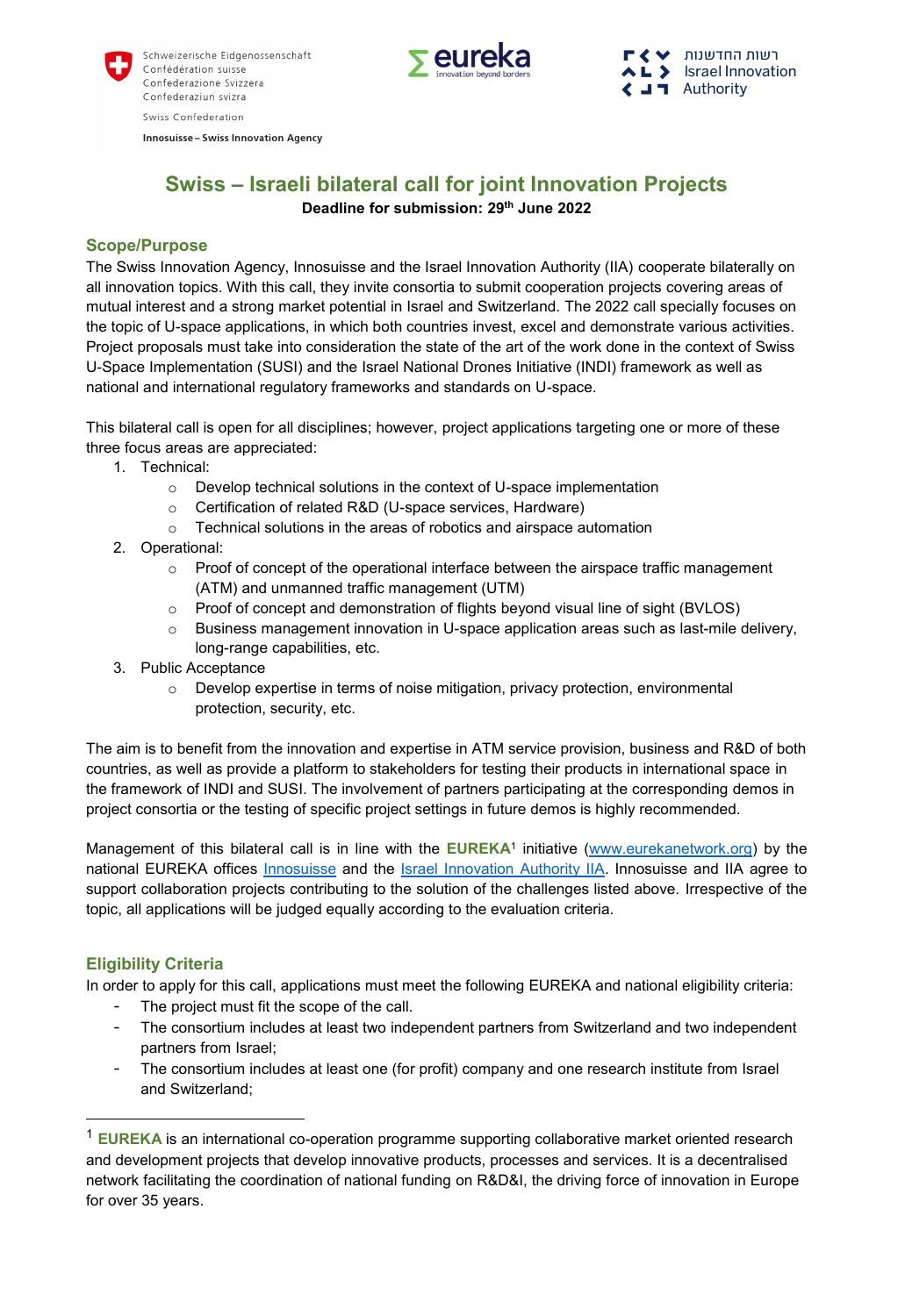



**Innosuisse - Swiss Innovation Agency** 

- The project must benefit all project partners in a well-balanced consortium and the project is significant to both countries involved;
- The project has an obvious advantage and added value resulting from the cooperation between the participants from the two countries (e.g. increased knowledge base, commercial leads, access to data, R&D infrastructure, etc.);
- Collected and/or generated data should comply with the FAIR principles. Data and code used and/or developed in the project should be shared, accessible for all consortium partners.
- The project has an exclusively civilian purpose.
- The maximum duration of the project may not exceed 36 months.
- A signed Consortium Agreement (CA) on the execution and commercialisation of the project is required upon approval, before the actual start of the project. The CA should include, amongst others, the ownership and use of know-how and IPR settlements. The CA including IPR settlements must be in line with national legislations and international agreements in force.

On a national level, additional eligibility criteria may apply. Applicants are strongly advised to inform themselves of any additional national eligibility criteria from the national contact points.

| Launch of Call                   | 15 <sup>th</sup> Feb 2022                             |
|----------------------------------|-------------------------------------------------------|
| Partnering                       | Partner search platform available from 01 March 2022. |
| Call information webinar         | 22 <sup>nd</sup> March 2022                           |
| Deadline for proposal submission | 29th June 2022                                        |
| Communication of the results     | End of September 2022                                 |
| Start of projects                | Nov 2022                                              |

## **Call structure and submission procedures**

The call is set up in 2 steps:

# **Call Information and Partnering (optional)**

- The Enterprise Europe Network EEN supports the **search for project partners** in Israel and Switzerland. The business to match platform<https://israel-swiss-call-2022.b2match.io/> allows establishment of contacts between interested partners raising their chances to build a consortium. The platform opens on 1<sup>st</sup> March 2022.
- The online webinar (22<sup>nd</sup> March 2022) provides detailed information on the scope, call process, funding conditions and possibilities for exploring Swiss-Israeli collaborations. This interactive event is a starting point of co-creating full project proposals for high impact R&D projects. Applicants are advised to participate as the quality of the project and consortium is essential for its success.

## **Submission of full project proposal – Deadline 29th of June2022, 17:00 (CEST**)

- The simple online **Eureka application form** [\(https://eureka.smartsimple.ie/\)](https://eureka.smartsimple.ie/) must be submitted by **29th of June, 2022, 17:00 (CEST**).
- In addition to the submission of the Eureka application form, project partners are required to submit a related **national funding application** to their respective funding agencies, taking into account all relevant procedures and submission rules described in the chapter "National funding conditions".
- Israeli applicants have to submit to the Innovation Authority as described at <https://innovationisrael.org.il/international/rnd>
- Swiss applicants have to submit the [Innosuisse](https://www.innosuisse.ch/inno/en/home/platforms/application-platform.html) application as described on the *Innosuisse* [webpage.](https://www.innosuisse.ch/inno/en/home/platforms/application-platform.html) On the web-based [submission portal of Innosuisse](https://innolink.innosuisse.ch/) (innolink.innosuisse.ch),
	- o **Please mark your project title to begin with "Joint Call IL-CH 2022:"**
	- o Please **select** option **"Bilateral - Israel**" for "Are you submitting your funding application within the framework of a special funding measure?"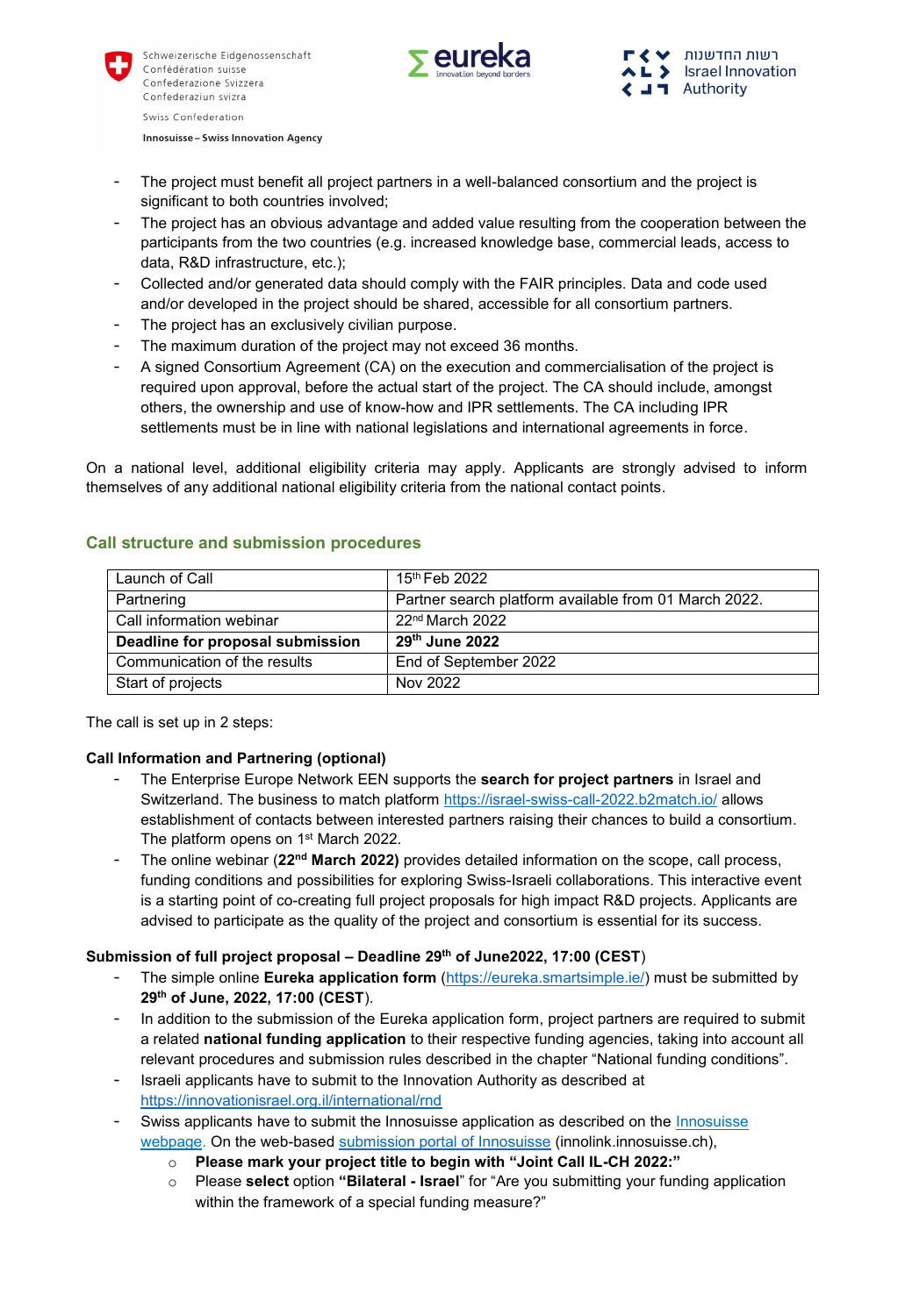

**Innosuisse - Swiss Innovation Agency** 



**Evaluation criteria and procedure**

## **Evaluation criteria**

The project will be evaluated under three main criteria:

- Impact
	- o Is the market properly addressed in terms of size, access and risk?
	- o Is the **value creation** in terms of growth, employment, environmental and societal benefits properly addressed/
	- o What would be the competitive advantages resulting from the project?
	- o Are the commercialization plans (**market and implementation plan)** clear and realistic?
- Excellence
	- o What is the degree of innovation?
		- The innovation aspect of a project **must go beyond the international state of the art**.
	- o How is the new knowledge going to be used?
	- $\circ$  Is the project scientifically and technically challenging for the partners?
	- o Are technical achievability & risks conveniently addressed?
- Project Quality
	- $\circ$  Is the scope of the project clear and well defined?
	- o Are project goals & milestones well-planned, realistic and clearly defined?
	- o Is the cost structure reasonable?
	- o Are the proposed procedures and resources justified?
- Project Consortia & efficiency of the implementation
	- o Does the consortia have complementary excellence and expertise?
	- o Is there added value through international co-operation?
	- $\circ$  Management ability to successfully carry out the project and implement the results?
	- o Mutual advancement of R&D through transfer of knowledge and expertise.

#### **Evaluation procedure**

Innosuisse and the Israel Innovation Authority IIA will screen and evaluate the project proposals. The evaluation of project proposals will include recommendations of experts involved in SUSI and INDI. Preliminary national evaluation results are discussed during consensus meeting. Based on the national evaluation results both funders agree which projects to approve and recommend for funding. Final decisions are expected within 8 weeks after submission deadline.

## **National funding conditions**

#### **Financing**

Each partner of an approved full project will receive funding support by its own national funding organization in accordance with the national laws, rules, regulations and procedures in effect.

#### **Switzerland**

Innosuisse funds Swiss consortia members according to the following rules:

- Swiss academic partner and Swiss company share costs of the project 50:50; Innosuisse may fund the share of the Swiss academic partner, i.e. up to 50% of eligible costs;
- Swiss academic partners are funded 100% by Innosuisse. Additionally, 10% of the funding costs of Innosuisse comes in form of a cash contribution (e.g. for material use by the research partner) from the Swiss company.
- Swiss companies get the right to exploit the project results in their specific business area.